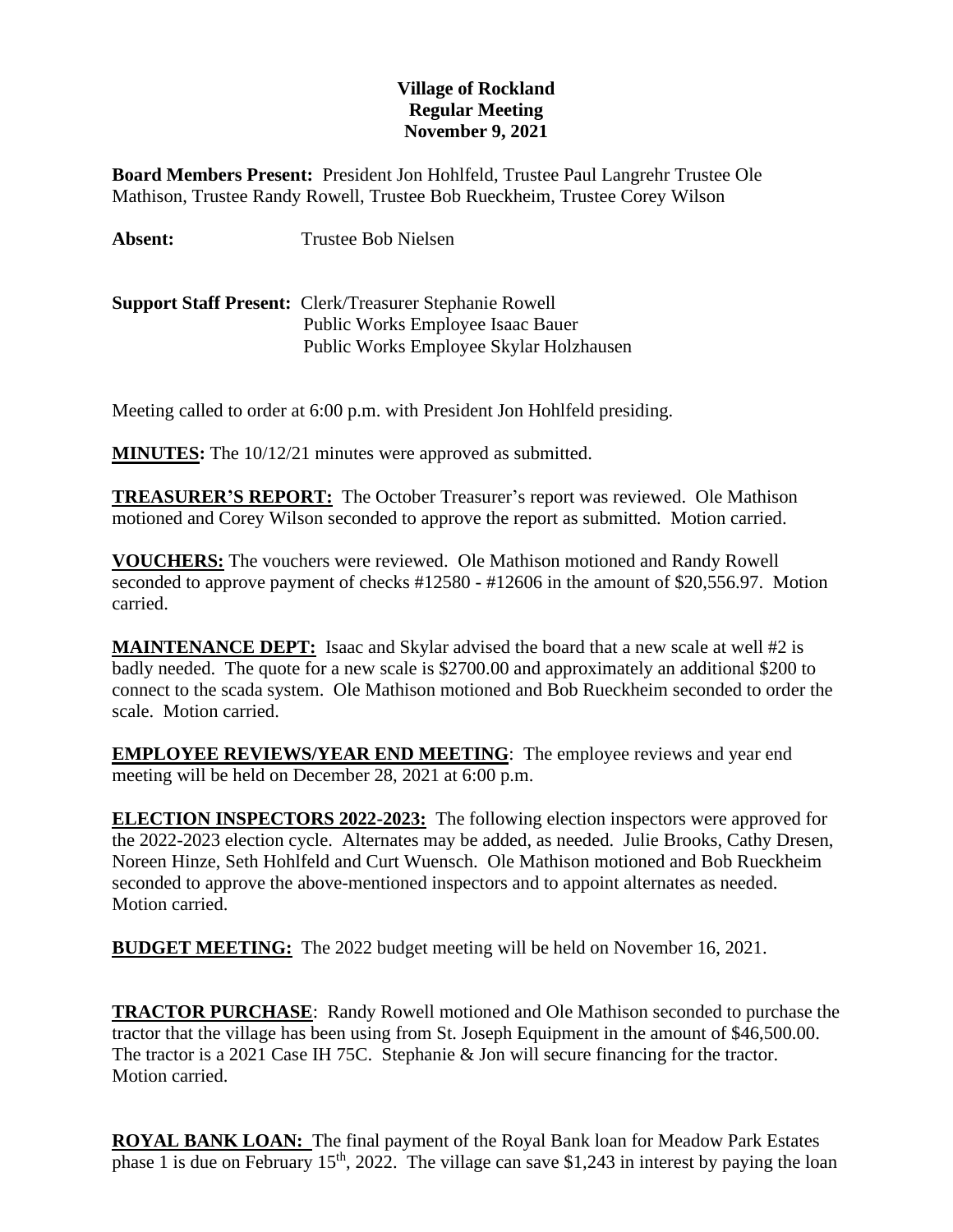off on December 31, 2021. Ole Mathison motioned and Corey Wilson seconded to pay off the MPE loan to Royal Bank on December 31, 2021. Motion carried.

**ADJOURNMENT**: Corey Wilson motioned and Bob Rueckheim seconded to adjourn. Motion carried. Meeting adjourned at7:43 p.m.

Respectfully submitted,

Stephanie Rowell Village Clerk